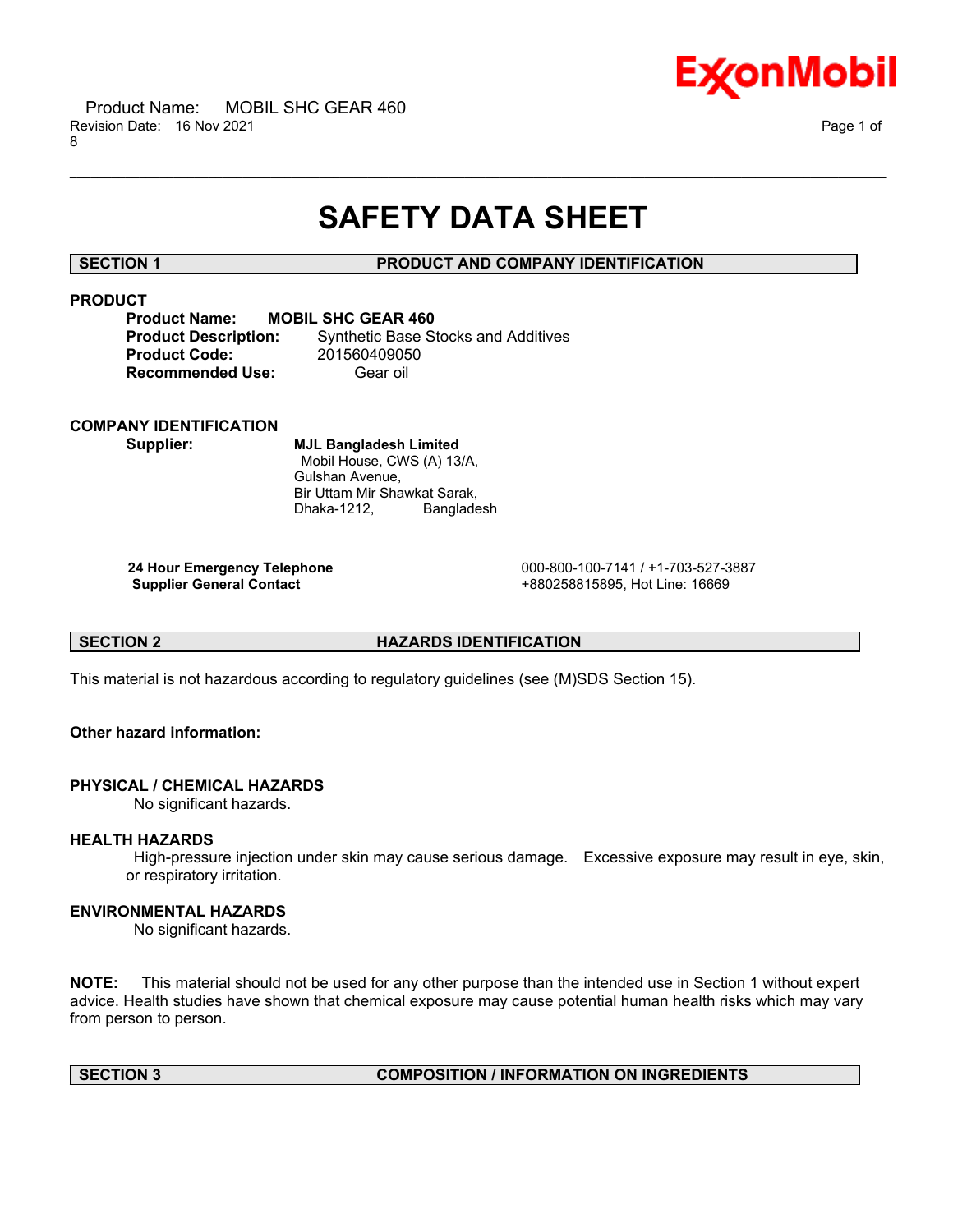

This material is defined as a mixture.

# **Hazardous Substance(s) or Complex Substance(s) required for disclosure**

| <b>Name</b>                    | CAS#       | Concentration*  | <b>GHS Hazard Codes</b>   |
|--------------------------------|------------|-----------------|---------------------------|
| BENZENE, C10-14- ALKYL DERIVS. | 68442-69-3 | $0.1 -  0.25\%$ | H304, H315, H400(M factor |
| <b>IDITRIDECYL ADIPATE</b>     | 16958-92-2 | 10 - < 20%      | None                      |

\_\_\_\_\_\_\_\_\_\_\_\_\_\_\_\_\_\_\_\_\_\_\_\_\_\_\_\_\_\_\_\_\_\_\_\_\_\_\_\_\_\_\_\_\_\_\_\_\_\_\_\_\_\_\_\_\_\_\_\_\_\_\_\_\_\_\_\_\_\_\_\_\_\_\_\_\_\_\_\_\_\_\_\_\_\_\_\_\_\_\_\_\_\_\_\_\_\_\_\_\_\_\_\_\_\_\_\_\_\_\_\_\_\_\_\_\_\_

\* All concentrations are percent by weight unless ingredient is a gas. Gas concentrations are in percent by volume.

### **SECTION 4 FIRST AID MEASURES**

#### **INHALATION**

Remove from further exposure. For those providing assistance, avoid exposure to yourself or others. Use adequate respiratory protection. If respiratory irritation, dizziness, nausea, or unconsciousness occurs, seek immediate medical assistance. If breathing has stopped, assist ventilation with a mechanical device or use mouth-to-mouth resuscitation.

#### **SKIN CONTACT**

Wash contact areas with soap and water. If product is injected into or under the skin, or into any part of the body, regardless of the appearance of the wound or its size, the individual should be evaluated immediately by a physician as a surgical emergency. Even though initial symptoms from high pressure injection may be minimal or absent, early surgical treatment within the first few hours may significantly reduce the ultimate extent of injury.

### **EYE CONTACT**

Flush thoroughly with water. If irritation occurs, get medical assistance.

#### **INGESTION**

First aid is normally not required. Seek medical attention if discomfort occurs.

# **NOTE TO PHYSICIAN**

None

**SECTION 5 FIRE FIGHTING MEASURES**

#### **EXTINGUISHING MEDIA**

**Appropriate Extinguishing Media:** Use water fog, foam, dry chemical or carbon dioxide (CO2) to extinguish flames.

**Inappropriate Extinguishing Media:** Straight streams of water

# **FIRE FIGHTING**

**Fire Fighting Instructions:** Evacuate area. Prevent run-off from fire control or dilution from entering streams, sewers or drinking water supply. Fire-fighters should use standard protective equipment and in enclosed spaces, self-contained breathing apparatus (SCBA). Use water spray to cool fire exposed surfaces and to protect personnel.

**Hazardous Combustion Products:** Aldehydes, Incomplete combustion products, Oxides of carbon, Smoke, Fume, Sulphur oxides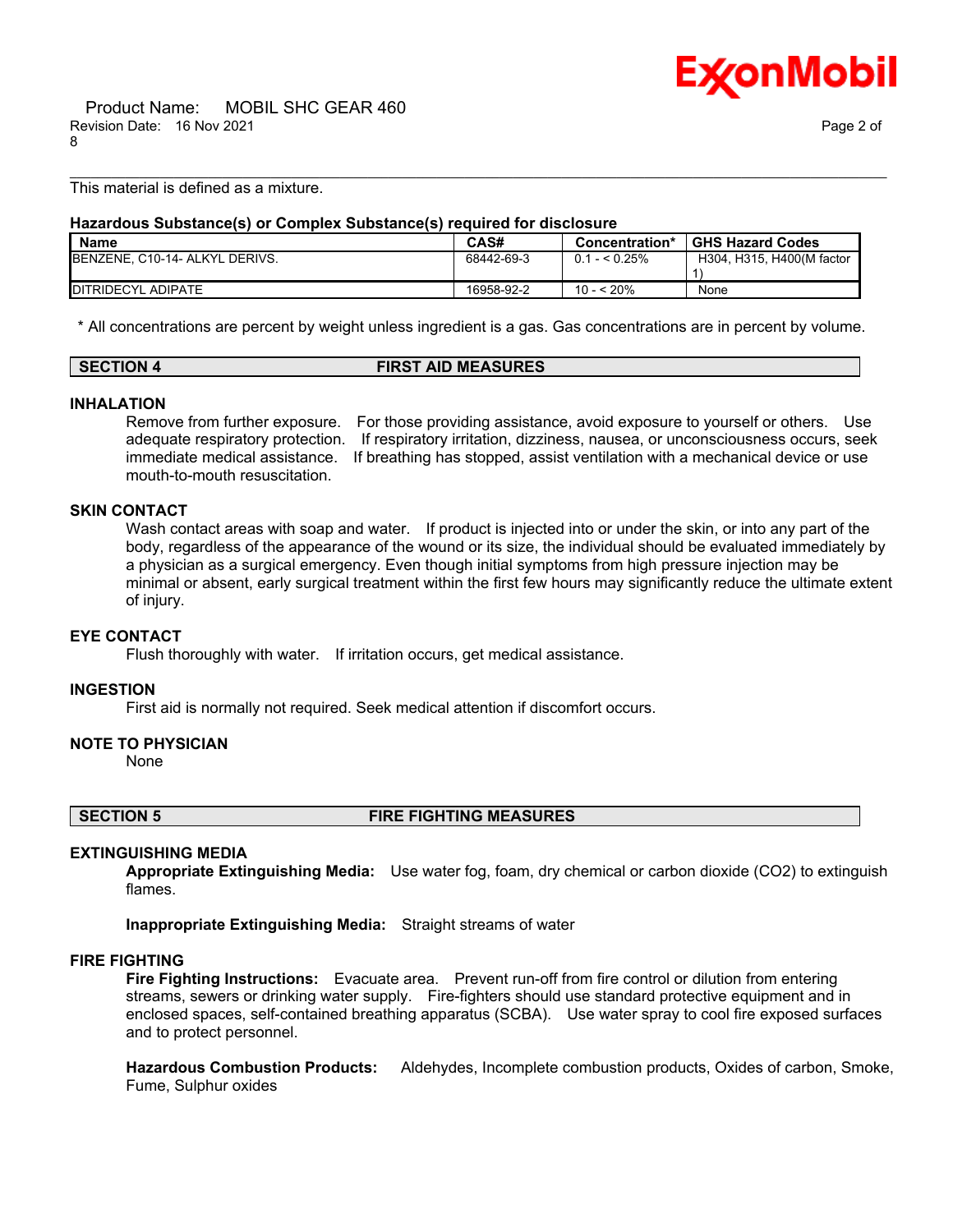

 Product Name: MOBIL SHC GEAR 460 Revision Date: 16 Nov 2021 Page 3 of 8

# **FLAMMABILITY PROPERTIES**

**Flash Point [Method]:** >210°C (410°F) [ASTM D-92] **Flammable Limits (Approximate volume % in air):** LEL: 0.9 UEL: 7.0 **Autoignition Temperature:** N/D

### **SECTION 6 ACCIDENTAL RELEASE MEASURES**

### **NOTIFICATION PROCEDURES**

In the event of a spill or accidental release, notify relevant authorities in accordance with all applicable regulations.

\_\_\_\_\_\_\_\_\_\_\_\_\_\_\_\_\_\_\_\_\_\_\_\_\_\_\_\_\_\_\_\_\_\_\_\_\_\_\_\_\_\_\_\_\_\_\_\_\_\_\_\_\_\_\_\_\_\_\_\_\_\_\_\_\_\_\_\_\_\_\_\_\_\_\_\_\_\_\_\_\_\_\_\_\_\_\_\_\_\_\_\_\_\_\_\_\_\_\_\_\_\_\_\_\_\_\_\_\_\_\_\_\_\_\_\_\_\_

#### **PROTECTIVE MEASURES**

Avoid contact with spilled material. See Section 5 for fire fighting information. See the Hazard Identification Section for Significant Hazards. See Section 4 for First Aid Advice. See Section 8 for advice on the minimum requirements for personal protective equipment. Additional protective measures may be necessary, depending on the specific circumstances and/or the expert judgment of the emergency responders.

# **SPILL MANAGEMENT**

**Land Spill:** Stop leak if you can do so without risk. Recover by pumping or with suitable absorbent.

**Water Spill:** Stop leak if you can do so without risk. Confine the spill immediately with booms. Warn other shipping. Remove from the surface by skimming or with suitable absorbents. Seek the advice of a specialist before using dispersants.

Water spill and land spill recommendations are based on the most likely spill scenario for this material; however, geographic conditions, wind, temperature, (and in the case of a water spill) wave and current direction and speed may greatly influence the appropriate action to be taken. For this reason, local experts should be consulted. Note: Local regulations may prescribe or limit action to be taken.

#### **ENVIRONMENTAL PRECAUTIONS**

Large Spills: Dyke far ahead of liquid spill for later recovery and disposal. Prevent entry into waterways, sewers, basements or confined areas.

#### **SECTION 7 HANDLING AND STORAGE**

# **HANDLING**

Prevent small spills and leakage to avoid slip hazard. Material can accumulate static charges which may cause an electrical spark (ignition source). When the material is handled in bulk, an electrical spark could ignite any flammable vapors from liquids or residues that may be present (e.g., during switch-loading operations). Use proper bonding and/or earthing procedures. However, bonding and earthing may not eliminate the hazard from static accumulation. Consult local applicable standards for guidance. Additional references include American Petroleum Institute 2003 (Protection Against Ignitions Arising out of Static, Lightning and Stray Currents) or National Fire Protection Agency 77 (Recommended Practice on Static Electricity) or CENELEC CLC/TR 50404 (Electrostatics - Code of practice for the avoidance of hazards due to static electricity).

**Static Accumulator:** This material is a static accumulator.

### **STORAGE**

The type of container used to store the material may affect static accumulation and dissipation. Do not store in open or unlabelled containers.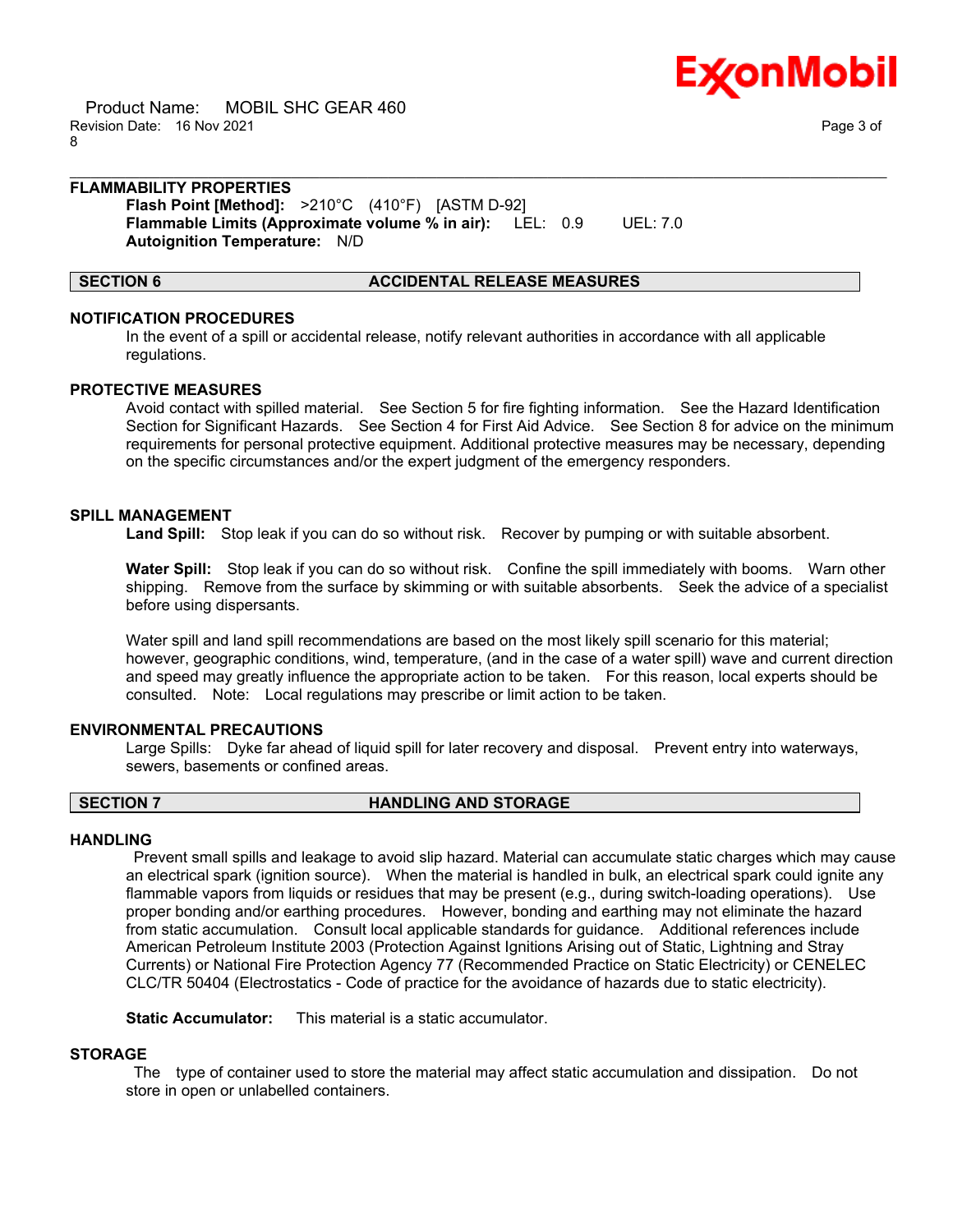

# **SECTION 8 EXPOSURE CONTROLS / PERSONAL PROTECTION**

### **EXPOSURE LIMIT VALUES**

| <b>Substance Name</b> | Form | Limit/Standard |         | <b>Note</b> | Source     | Year |
|-----------------------|------|----------------|---------|-------------|------------|------|
| DITRIDECYL ADIPATE    |      | TWA            | 5 ma/m3 |             | ExxonMobil | 2020 |

**Exposure limits/standards for materials that can be formed when handling this product:** When mists/aerosols can occur the following is recommended:  $5 \text{ mg/m}^3$  - ACGIH TLV (inhalable fraction).

\_\_\_\_\_\_\_\_\_\_\_\_\_\_\_\_\_\_\_\_\_\_\_\_\_\_\_\_\_\_\_\_\_\_\_\_\_\_\_\_\_\_\_\_\_\_\_\_\_\_\_\_\_\_\_\_\_\_\_\_\_\_\_\_\_\_\_\_\_\_\_\_\_\_\_\_\_\_\_\_\_\_\_\_\_\_\_\_\_\_\_\_\_\_\_\_\_\_\_\_\_\_\_\_\_\_\_\_\_\_\_\_\_\_\_\_\_\_

NOTE: Limits/standards shown for guidance only. Follow applicable regulations. **ENGINEERING CONTROLS**

The level of protection and types of controls necessary will vary depending upon potential exposure conditions. Control measures to consider:

No special requirements under ordinary conditions of use and with adequate ventilation.

# **PERSONAL PROTECTION**

Personal protective equipment selections vary based on potential exposure conditions such as applications, handling practices, concentration and ventilation. Information on the selection of protective equipment for use with this material, as provided below, is based upon intended, normal usage.

**Respiratory Protection:** If engineering controls do not maintain airborne contaminant concentrations at a level which is adequate to protect worker health, an approved respirator may be appropriate. Respirator selection, use, and maintenance must be in accordance with regulatory requirements, if applicable. Types of respirators to be considered for this material include:

No special requirements under ordinary conditions of use and with adequate ventilation.

For high airborne concentrations, use an approved supplied-air respirator, operated in positive pressure mode. Supplied air respirators with an escape bottle may be appropriate when oxygen levels are inadequate, gas/vapour warning properties are poor, or if air purifying filter capacity/rating may be exceeded.

**Hand Protection:** Any specific glove information provided is based on published literature and glove manufacturer data. Glove suitability and breakthrough time will differ depending on the specific use conditions. Contact the glove manufacturer for specific advice on glove selection and breakthrough times for your use conditions. Inspect and replace worn or damaged gloves. The types of gloves to be considered for this material include:

No protection is ordinarily required under normal conditions of use.

**Eye Protection:** If contact is likely, safety glasses with side shields are recommended.

**Skin and Body Protection:** Any specific clothing information provided is based on published literature or manufacturer data. The types of clothing to be considered for this material include:

No skin protection is ordinarily required under normal conditions of use. In accordance with good industrial hygiene practices, precautions should be taken to avoid skin contact.

**Specific Hygiene Measures:** Always observe good personal hygiene measures, such as washing after handling the material and before eating, drinking, and/or smoking. Routinely wash work clothing and protective equipment to remove contaminants. Discard contaminated clothing and footwear that cannot be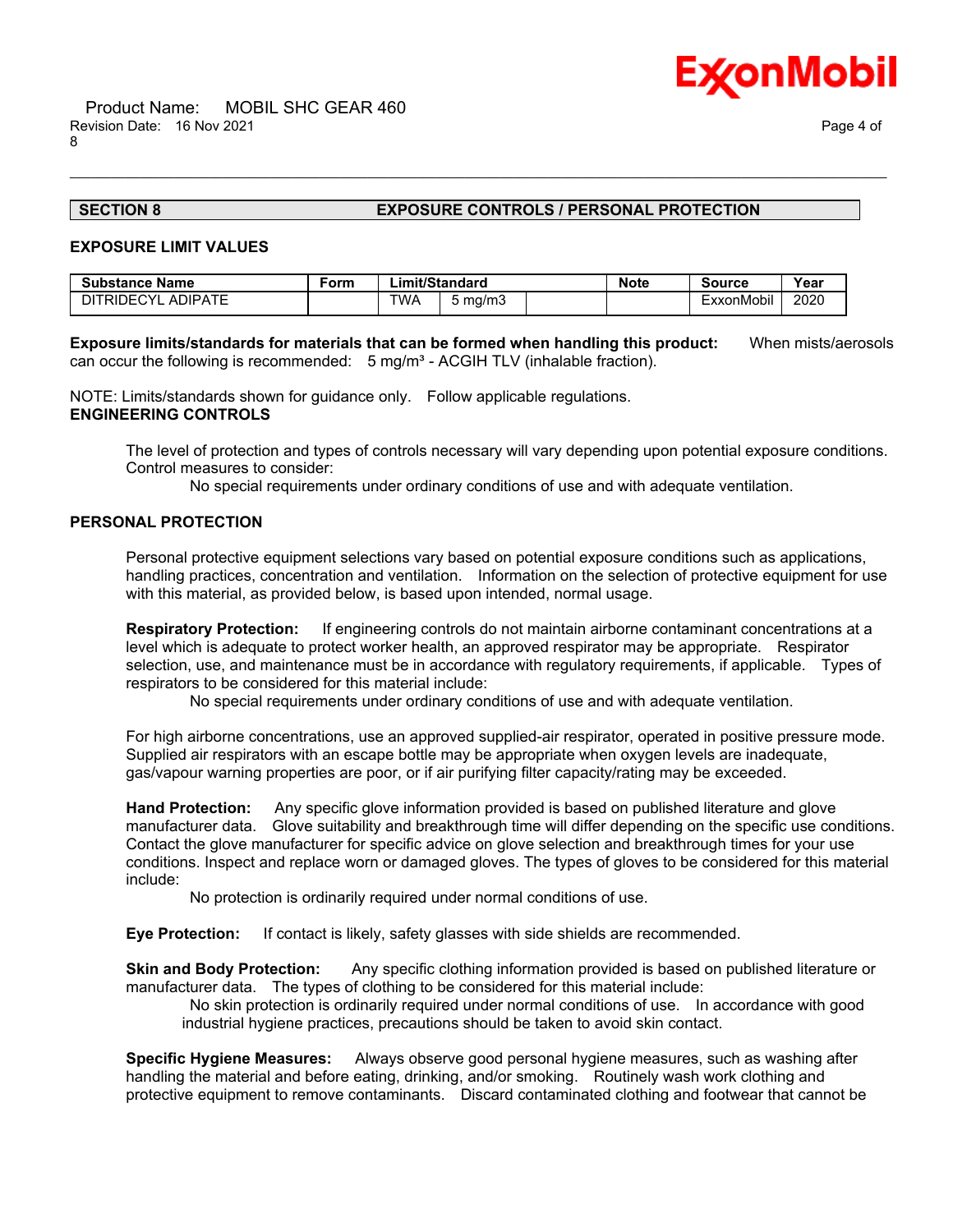

cleaned. Practice good housekeeping.

# **ENVIRONMENTAL CONTROLS**

**GENERAL INFORMATION**

Comply with applicable environmental regulations limiting discharge to air, water and soil. Protect the environment by applying appropriate control measures to prevent or limit emissions.

#### **SECTION 9 PHYSICAL AND CHEMICAL PROPERTIES**

**Note: Physical and chemical properties are provided for safety, health and environmental considerations only and may not fully represent product specifications. Contact the Supplier for additional information.**

\_\_\_\_\_\_\_\_\_\_\_\_\_\_\_\_\_\_\_\_\_\_\_\_\_\_\_\_\_\_\_\_\_\_\_\_\_\_\_\_\_\_\_\_\_\_\_\_\_\_\_\_\_\_\_\_\_\_\_\_\_\_\_\_\_\_\_\_\_\_\_\_\_\_\_\_\_\_\_\_\_\_\_\_\_\_\_\_\_\_\_\_\_\_\_\_\_\_\_\_\_\_\_\_\_\_\_\_\_\_\_\_\_\_\_\_\_\_

# **Physical State:** Liquid **Colour:** Colorless to Yellow **Odour:** Characteristic **Odour Threshold:** N/D **IMPORTANT HEALTH, SAFETY, AND ENVIRONMENTAL INFORMATION Relative Density (at 15 °C):** 0.85 [ASTM D4052] **Flammability (Solid, Gas):** N/A **Flash Point [Method]:** >210°C (410°F) [ASTM D-92] **Flammable Limits (Approximate volume % in air):** LEL: 0.9 UEL: 7.0 **Autoignition Temperature:** N/D **Boiling Point / Range:** > 316°C (600°F) [Estimated] **Decomposition Temperature:** N/D **Vapour Density (Air = 1):** > 2 at 101 kPa [Estimated] **Vapour Pressure:** < 0.013 kPa (0.1 mm Hg) at 20 °C [Estimated] **Evaporation Rate (n-butyl acetate = 1):** N/D **pH:** N/A **Log Pow (n-Octanol/Water Partition Coefficient):** > 3.5 [Estimated] **Solubility in Water:** Negligible **Viscosity:** 460 cSt (460 mm2/sec) at 40ºC [ASTM D 445] **Oxidizing Properties:** See Hazards Identification Section.

#### **OTHER INFORMATION**

**Freezing Point:** N/D **Melting Point:** N/A **Pour Point:** -27°C (-17°F) [ASTM D5950]

#### **SECTION 10 STABILITY AND REACTIVITY**

**STABILITY:** Material is stable under normal conditions.

**CONDITIONS TO AVOID:** Excessive heat. High energy sources of ignition.

**MATERIALS TO AVOID:** Strong oxidisers

**HAZARDOUS DECOMPOSITION PRODUCTS:** Material does not decompose at ambient temperatures.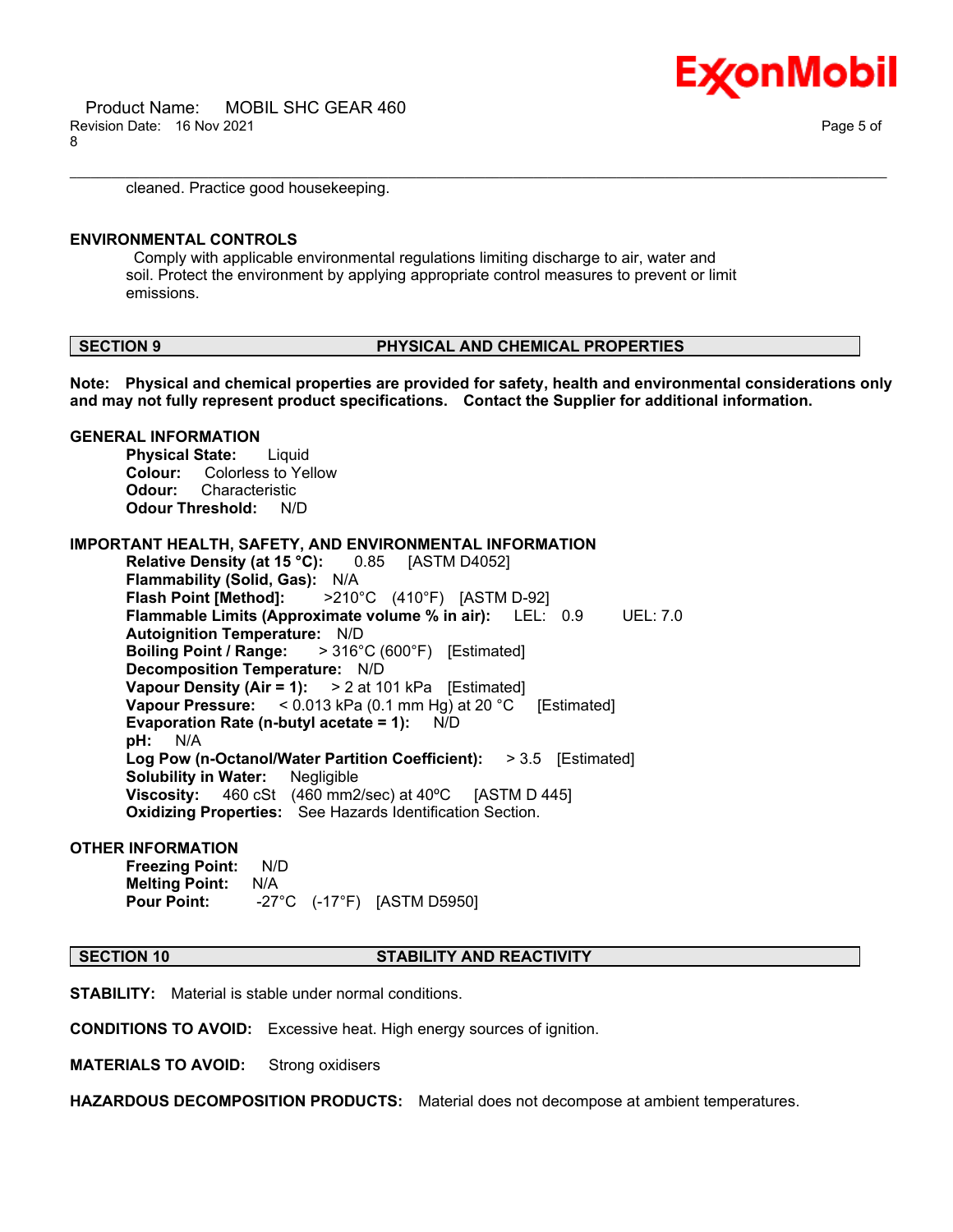



# **POSSIBILITY OF HAZARDOUS REACTIONS:** Hazardous polymerization will not occur.

## **SECTION 11 TOXICOLOGICAL INFORMATION**

\_\_\_\_\_\_\_\_\_\_\_\_\_\_\_\_\_\_\_\_\_\_\_\_\_\_\_\_\_\_\_\_\_\_\_\_\_\_\_\_\_\_\_\_\_\_\_\_\_\_\_\_\_\_\_\_\_\_\_\_\_\_\_\_\_\_\_\_\_\_\_\_\_\_\_\_\_\_\_\_\_\_\_\_\_\_\_\_\_\_\_\_\_\_\_\_\_\_\_\_\_\_\_\_\_\_\_\_\_\_\_\_\_\_\_\_\_\_

# **INFORMATION ON TOXICOLOGICAL EFFECTS**

| <b>Hazard Class</b>                                           | <b>Conclusion / Remarks</b>                                                                      |  |  |  |
|---------------------------------------------------------------|--------------------------------------------------------------------------------------------------|--|--|--|
| Inhalation                                                    |                                                                                                  |  |  |  |
| Acute Toxicity: No end point data for                         | Minimally Toxic. Based on assessment of the components.                                          |  |  |  |
| lmaterial.                                                    |                                                                                                  |  |  |  |
| Irritation: No end point data for material.                   | Negligible hazard at ambient/normal handling temperatures.                                       |  |  |  |
| Ingestion                                                     |                                                                                                  |  |  |  |
| Acute Toxicity: No end point data for                         | Minimally Toxic. Based on assessment of the components.                                          |  |  |  |
| material.                                                     |                                                                                                  |  |  |  |
| <b>Skin</b>                                                   |                                                                                                  |  |  |  |
| Acute Toxicity: No end point data for<br>material.            | Minimally Toxic. Based on assessment of the components.                                          |  |  |  |
| Skin Corrosion/Irritation: No end point data<br>for material. | Negligible irritation to skin at ambient temperatures. Based on<br>assessment of the components. |  |  |  |
| Eye                                                           |                                                                                                  |  |  |  |
| Serious Eye Damage/Irritation: No end point                   | May cause mild, short-lasting discomfort to eyes. Based on                                       |  |  |  |
| data for material.                                            | assessment of the components.                                                                    |  |  |  |
| <b>Sensitisation</b>                                          |                                                                                                  |  |  |  |
| Respiratory Sensitization: No end point data                  | Not expected to be a respiratory sensitizer.                                                     |  |  |  |
| for material.                                                 |                                                                                                  |  |  |  |
| Skin Sensitization: No end point data for                     | Not expected to be a skin sensitizer. Based on assessment of the                                 |  |  |  |
| lmaterial.                                                    | components.                                                                                      |  |  |  |
| Aspiration: Data available.                                   | Not expected to be an aspiration hazard. Based on physico-                                       |  |  |  |
|                                                               | chemical properties of the material.                                                             |  |  |  |
| Germ Cell Mutagenicity: No end point data                     | Not expected to be a germ cell mutagen. Based on assessment of                                   |  |  |  |
| for material.                                                 | the components.                                                                                  |  |  |  |
| Carcinogenicity: No end point data for                        | Not expected to cause cancer. Based on assessment of the                                         |  |  |  |
| lmaterial.                                                    | components.                                                                                      |  |  |  |
| Reproductive Toxicity: No end point data<br>lfor material.    | Not expected to be a reproductive toxicant. Based on assessment<br>of the components.            |  |  |  |
| Lactation: No end point data for material.                    | Not expected to cause harm to breast-fed children.                                               |  |  |  |
| <b>Specific Target Organ Toxicity (STOT)</b>                  |                                                                                                  |  |  |  |
| Single Exposure: No end point data for                        | Not expected to cause organ damage from a single exposure.                                       |  |  |  |
| lmaterial.                                                    |                                                                                                  |  |  |  |
| Repeated Exposure: No end point data for                      | Not expected to cause organ damage from prolonged or repeated                                    |  |  |  |
| material.                                                     | exposure. Based on assessment of the components.                                                 |  |  |  |

# **OTHER INFORMATION**

# **For the product itself:**

Repeated and/or prolonged exposure may cause irritation to the skin, eyes, or respiratory tract. **Contains:**

Synthetic base oils: Not expected to cause significant health effects under conditions of normal use, based on laboratory studies with the same or similar materials. Not mutagenic or genotoxic. Not sensitising in test animals and humans.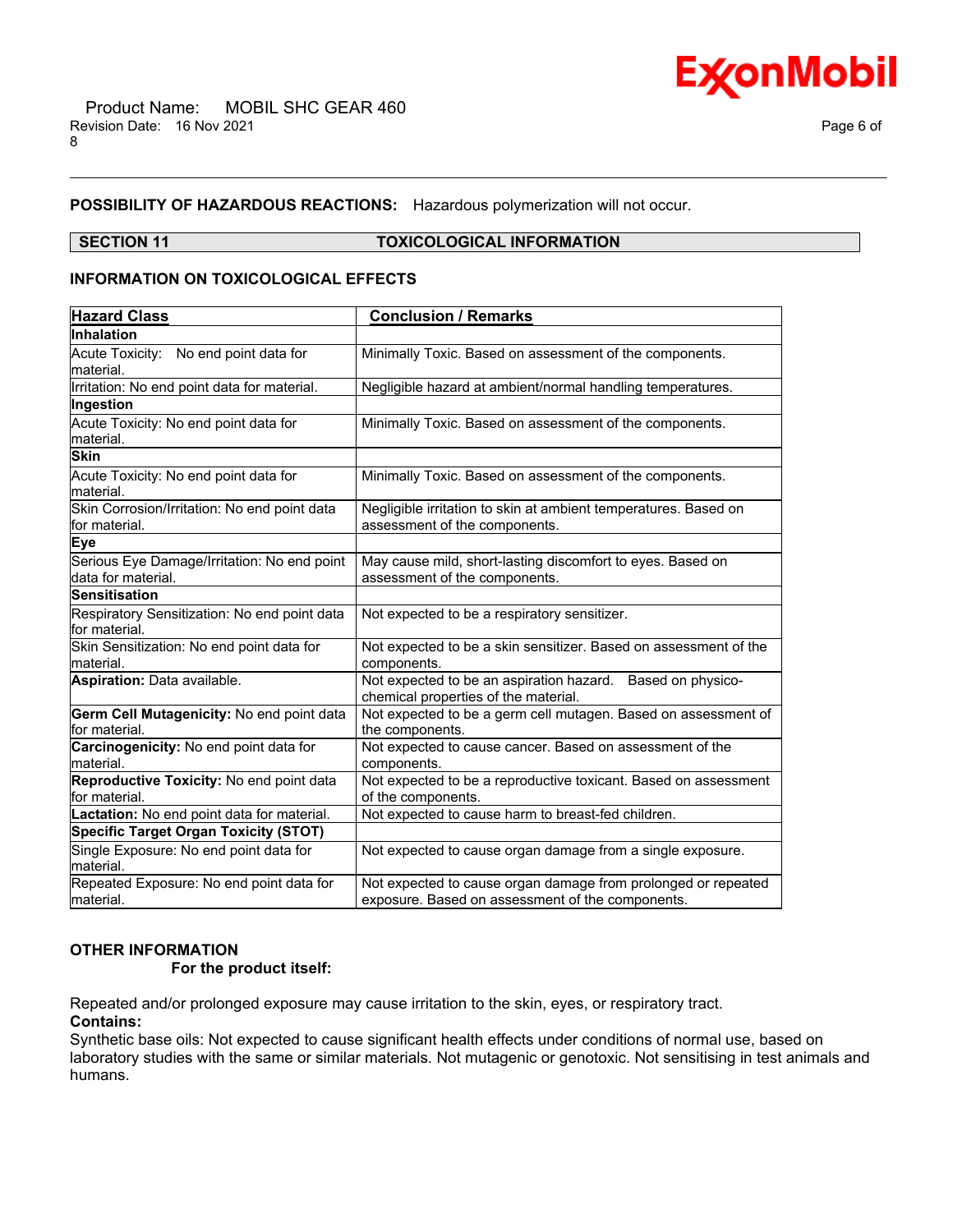Product Name: MOBIL SHC GEAR 460 Revision Date: 16 Nov 2021 Page 7 of 8

# **IARC Classification: The following ingredients are cited on the lists below:** None.

1 = IARC 1 2 = IARC 2A 3 = IARC 2B

# **SECTION 12 ECOLOGICAL INFORMATION**

The information given is based on data for the material, components of the material, or for similar materials, through the application of bridging principals.

\_\_\_\_\_\_\_\_\_\_\_\_\_\_\_\_\_\_\_\_\_\_\_\_\_\_\_\_\_\_\_\_\_\_\_\_\_\_\_\_\_\_\_\_\_\_\_\_\_\_\_\_\_\_\_\_\_\_\_\_\_\_\_\_\_\_\_\_\_\_\_\_\_\_\_\_\_\_\_\_\_\_\_\_\_\_\_\_\_\_\_\_\_\_\_\_\_\_\_\_\_\_\_\_\_\_\_\_\_\_\_\_\_\_\_\_\_\_

--REGULATORY LISTS SEARCHED--

# **ECOTOXICITY**

Material -- Not expected to be harmful to aquatic organisms.

### **MOBILITY**

 Base oil component -- Low solubility and floats and is expected to migrate from water to the land. Expected to partition to sediment and wastewater solids.

# **SECTION 13 DISPOSAL CONSIDERATIONS**

Disposal recommendations based on material as supplied. Disposal must be in accordance with current applicable laws and regulations, and material characteristics at time of disposal.

#### **DISPOSAL RECOMMENDATIONS**

Product is suitable for burning in an enclosed controlled burner for fuel value or disposal by supervised incineration at very high temperatures to prevent formation of undesirable combustion products. Protect the environment. Dispose of used oil at designated sites. Minimize skin contact. Do not mix used oils with solvents, brake fluids or coolants.

**Empty Container Warning** Empty Container Warning (where applicable): Empty containers may contain residue and can be dangerous. Do not attempt to refill or clean containers without proper instructions. Empty drums should be completely drained and safely stored until appropriately reconditioned or disposed. Empty containers should be taken for recycling, recovery, or disposal through suitably qualified or licensed contractor and in accordance with governmental regulations. DO NOT PRESSURISE, CUT, WELD, BRAZE, SOLDER, DRILL, GRIND, OR EXPOSE SUCH CONTAINERS TO HEAT, FLAME, SPARKS, STATIC ELECTRICITY, OR OTHER SOURCES OF IGNITION. THEY MAY EXPLODE AND CAUSE INJURY OR DEATH.

#### **SECTION 14 TRANSPORT INFORMATION**

**LAND** : Not Regulated for Land Transport

**SEA (IMDG):** Not Regulated for Sea Transport according to IMDG-Code

**Marine Pollutant:** No

**AIR (IATA):** Not Regulated for Air Transport

Ex⁄onMobil